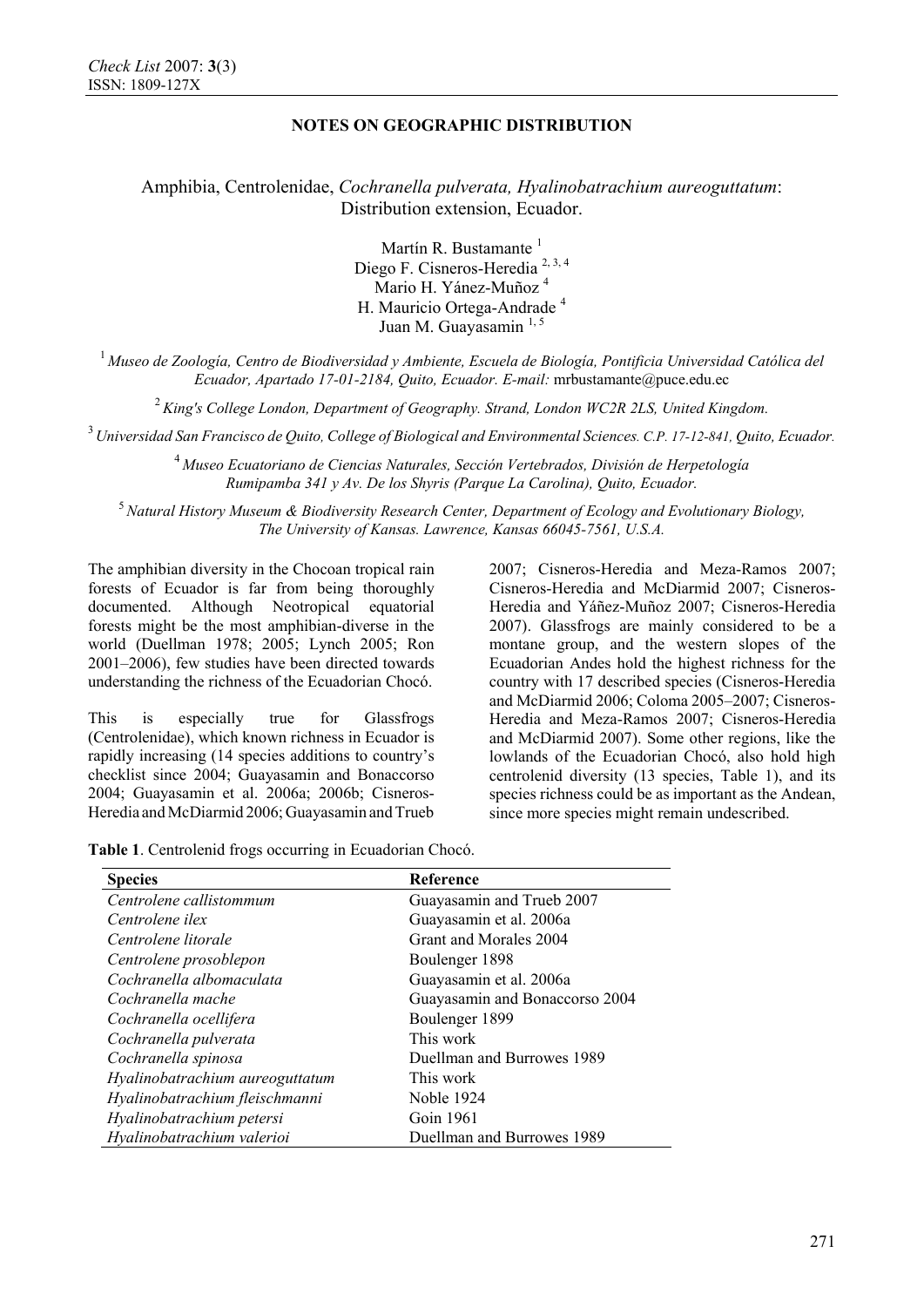Herein, we add two species to the list of Chocoan Glassfrogs in Ecuador. We report for the first time *Cochranella pulverata* and *Hyalinobatrachium aureoguttatum* from the Ecuadorian Chocó. Specimens are deposited at the Museo de Zoología, Pontificia Universidad Católica del Ecuador, Quito (QCAZ), and at the División de Herpetología, Museo Ecuatoriano de Ciencias Naturales, Quito (DHMECN).

*Cochranella pulverata* was known previously from lowlands to moderate elevations in the Atlantic versant of north-central Honduras and Nicaragua, Costa Rica (up to 960 m), Panama; and the Pacific versant of Costa Rica and Panama south to the Department of Nariño in Colombia (up to 300 m) (Ruiz-Carranza et al. 1996; Acosta-Galvis 2000; McCraine and Wilson 2002; Savage 2002; IUCN et al. 2006). We report the presence of *Cochranella pulverata* in the following Ecuadorian

localities (Figure 1): Provincia Esmeraldas: 1) Durango (01°03' N, 78°37' W; 100 m), on 24 May 2006, a male perching over leaf at 3 m above a creek (QCAZ 32066); 2) Río Bogotá, recinto Durango (01°00' N, 78°37' W; 120–200 m), on 18 July 2005, a vocalizing male (DHMECN 3194) and a female (DHMECN 3195), both found on epiphytes adhered to rocks about 2 m above a creek; 3) Charco Vicente  $(0^{\circ}42' \text{ N}, 78^{\circ}54' \text{ W}; \text{ca.})$ 100 m), on 15 September 1992, an adult female (QCAZ 11368); 4) Salto del Bravo, Reserva Ecológica Cotacachi Cayapas (0°40' N, 78°57' W; 100 m), on 19 April 1993, an adult female (QCAZ 11367); 5) Estero Aguacate, Parroquia San Francisco delCabo (00°39'N, 80°03'W, 10–64 m), on 15 August 2004, a female on upper side of ferns up to 1.6 m above ground (DHMECN 2612); Province of Pichincha: 6) Silanche (00°08' N, 79°08' W; ca. 400 m), on 1 May 2006, a male calling on the upper side of a leaf, 2 m above a creek (QCAZ 32224).



**Figure 1**. Map showing Ecuadorian records for *Cochranella pulverata*: (1) Durango; (2) Río Bogotá; (3) Charco Vicente; (4) Salto del Bravo; (5) Estero Aguacate; and (6) Silanche.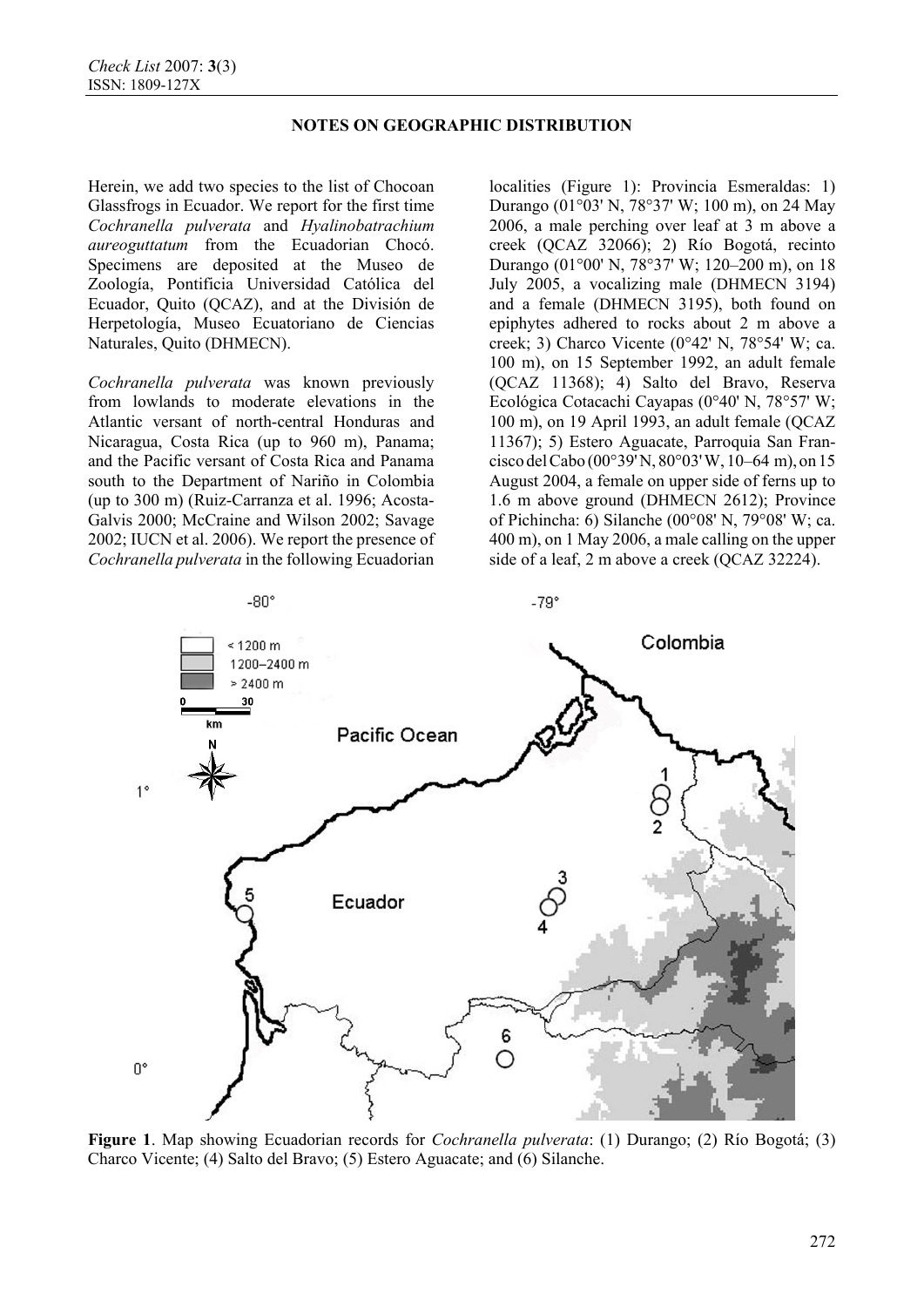Acosta-Galvis (2000) stated that the southern limit of the distribution for *Cochranella pulverata* in Colombia was Departamento Nariño (Colombian-Ecuadorian border), but did not precise a certain locality. Based on that, we extend the distributional range of the species  $\sim 140 \text{ km}$ southwards, being Silanche the southern limit for the known distribution of the species. *Cochranella pulverata* was found simpatrically with *Centrolene callistommum* and *Hyalinobatrachium aureoguttatum* in Durango; with *Centrolene prosoblepon* and *H*. *fleischmanni* in Estero Aguacate; with *Centrolene ilex*, *C. callistommum, Cochranella albomaculata*, and *H. aureoguttatum*

in Río Bogotá, recinto Durango; and with *C*. *prosoblepon* in Charco Vicente.

*Cochranella pulverata* is distinguished from other Glassfrogs by the following characters: (1) lime green dorsum with small yellow-white spots; (2) light green bones; (3) venter completely transparent with white heart, liver, and digestive tract; (4) snout truncate from above and obtuse in profile; (5) indistinct tympanum; (6) SVL 22–29 mm in adult males and 23–33 mm in adult females and (7) webbing formula between outmost fingers: II  $1\frac{1}{2}$  3 III  $1\frac{1}{2}$  1  $\frac{1}{4}$  IV (Savage 2002) (Figure 2).



**Figure 2**. Dorsal and ventral views of *Cochranella pulverata* (QCAZ 32224).

The *Hyalinobatrachium pulveratum* species group was proposed by Ruiz-Carranza and Lynch (1991) to contain the former *Centrolenella pulverata and C. antisthenesi*. Cisneros-Heredia and McDiarmid (2006) proposed a new combination for both species, linking them to *Cochranella* (as *C. pulverata* and *C. antisthenesi*). We follow their proposal, with the caveat that *Cochranella*, as currently defined, is not monophyletic (Ruiz-Carranza and Lynch 1991; Guayasamin *et al*. 2006b). We suggest that further taxonomic changes in the family should be based on a phylogenetic framework to avoid subjectivity in the generic placement of species.

*Hyalinobatrachium aureoguttatum* was known previously from extreme southwestern Panama and the Pacific lowlands and western slopes of the Cordillera Occidental of Colombia, in the departamentos Antioquia, Chocó, Risaralda, and Valle del Cauca, at altitudes between 45–1570 m (Barrera-Rodríguez and Ruiz-Carranza 1989; Ruiz Carranza *et al*. 1996; Ibáñez et al. 1999; Acosta-Galvis 2000). In Ecuador, this species was collected in the following localities (Figure 3): Provincia Esmeraldas: 1) 2 km E of San Francisco (Durango - San Francisco), on the road to Durango (01°05' N, 78°41' W; 63 m), on 01 December 2004 and 25 May 2006, seven males (QCAZ 27429,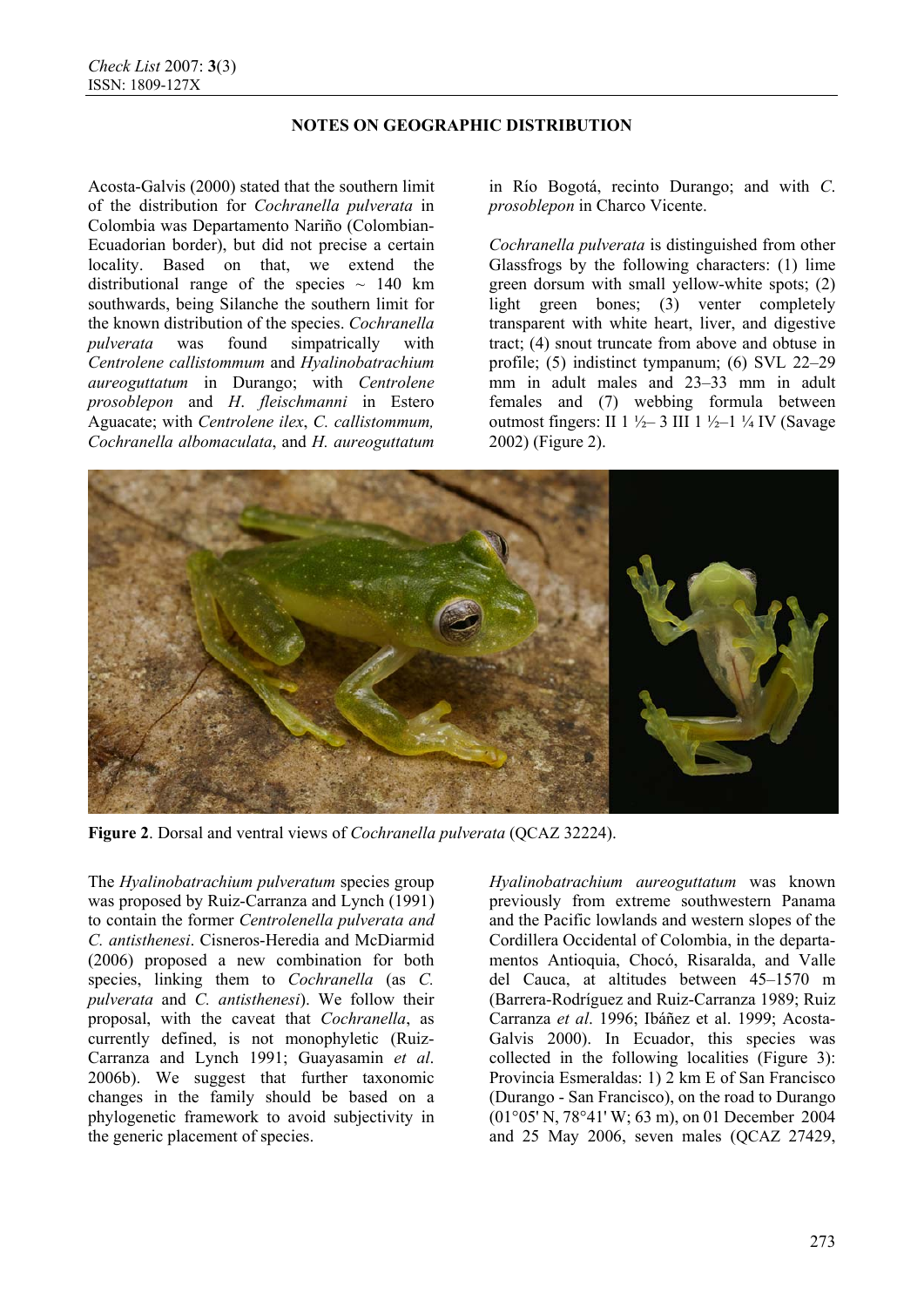28802, 32101, 32105, 32129, 32132, and 32133); 2) Durango (01°03' N, 78°37' W; 100 m), on 01 July 1994 and 24 May 2006, six males (QCAZ 6302, 6303, 6441, 6442, 32069, and 32070); 3) Río Bogotá, recinto Durango (01°00' N, 78°37' W; 120–200 m), 13–15 August 2005, five males (DHMECN 3221–25); Provincia Imbabura: 4) 6 km east of Lita (00°52' N, 78°26' W; 600 m), on 01 February 1994, a male (QCAZ 4323). *Hyalinobatrachium aureoguttatum* is known to reach its southern distribution limit at 3°45' N.

Here we give the first reports of *H. aureoguttatum* for Ecuador, extending the known geographic range  $\sim$  375 km to the south (6 km east of Lita) (Figure 3). The species was found in sympatry with *Centrolene callistommum* in 2 km east of San Francisco (Durango - San Francisco); with *Centrolene callistommum*, *Centrolene ilex*, *Cochranella albomaculata*, and *Cochranella pulverata* at Río Bogotá, recinto Durango; and with *Cochranella albomaculata* at 6 km east of Lita.



**Figure 3**. Map showing Ecuadorian records for *Hyalinobatrachium aureoguttatum.* (1) 2 km east of San Francisco; (2) Durango; (3) Río Bogotá; (4) 6 km east of Lita.

*Hyalinobatrachium aureoguttatum* is easily diagnosed by the combination of the following characters: (1) light green dorsum with a pale yellow reticulum and between two and six large, bright yellow dots (Colombian populations also have dark flecks); (2) white bones; (3) venter completely transparent with white or red heart, and white liver and digestive tract; (4) snout rounded from above and in profile; (5) tympanic membrane fairly indistinct, tympanic annulus evident anteroventrally; and (6) SVL 19–21 mm in adult males (Figure 4).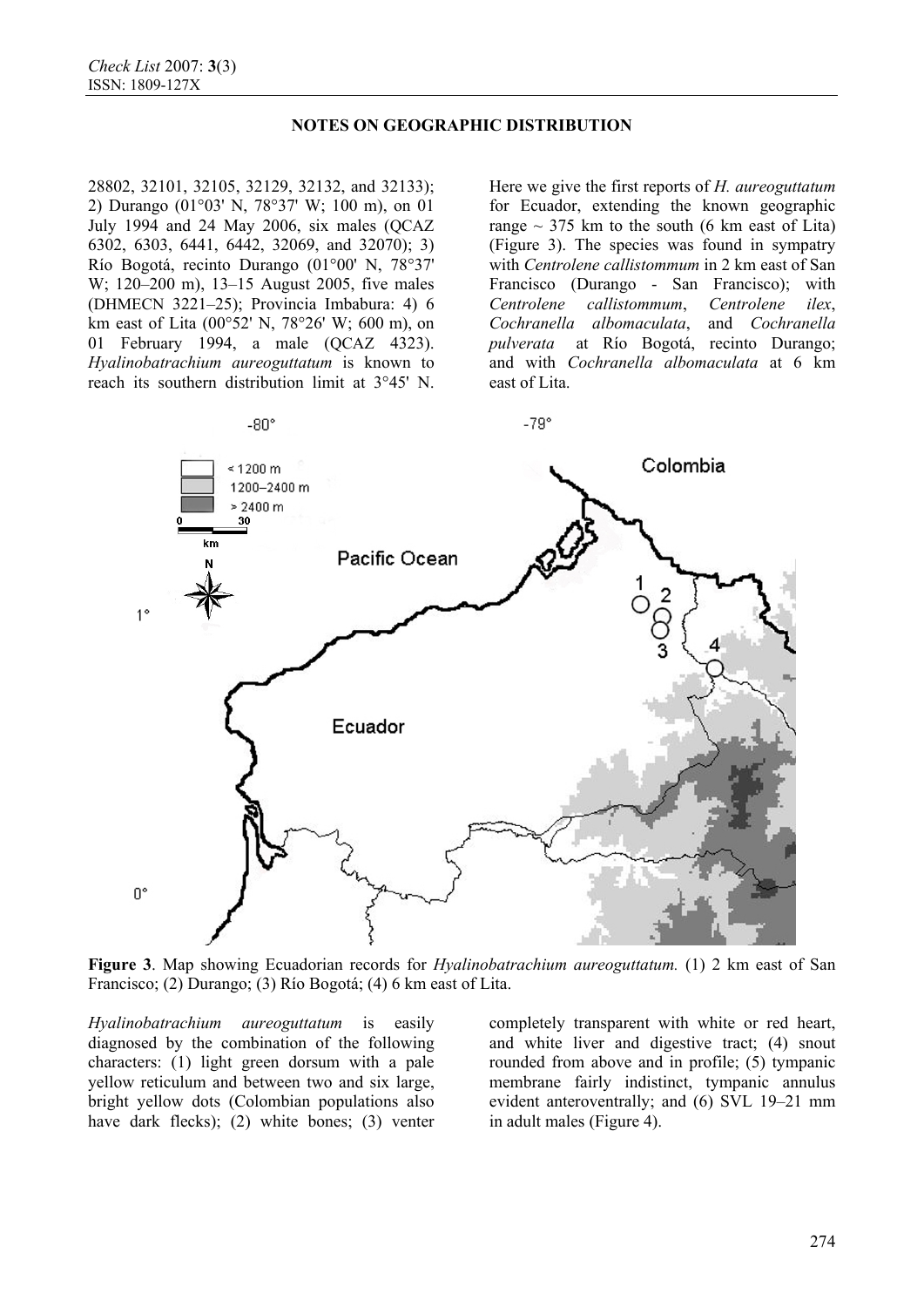

**Figure 4**. Dorsal and ventral views of *Hyalinobatrachium aureoguttatum* (QCAZ 32068).

## **Acknowledgments**

We are grateful to L. A. Coloma and M. Altamirano B. for granting access to specimens deposited at QCAZ and DHMECN. Pablo A. Menéndez helped with geographic information. MRB was funded by Escuela de Biología, the Pontificia Universidad Católica del Ecuador and Fundación Numashir; DFCH was supported by the Museo Ecuatoriano de Ciencias Naturales, Universidad San Francisco de Quito, M. E. and L. Heredia, the Research Training Program, and the Smithsonian Women's Committee, National Museum of Natural History (Smithsonian Institution); JMG was supported by The

## **Literature cited**

- Acosta-Galvis, A. R. 2000. Ranas, salamandras y cecilias (Tetrapoda: Amphibia) de Colombia. Biota Colombiana 1(3): 289–319.
- Barrera-Rodríguez, M. and P. M. Ruiz-Carranza. 1989. Una nueva especie del género *Centrolenella* Noble 1920 (Amphibia: Anura: Centrolenidae) de la Cordillera Occidental de Colombia. Trianea 3: 77–84.
- Boulenger, G. A. 1898. An account of the reptiles and batrachians collected by Mr. W. F. H. Rosenberg in western Ecuador. Proceedings of the Zoological Society of London 1898(1): 107–126.
- Boulenger, G. A. 1899. Descriptions of new batrachians in the collection of the British Museum

University of Kansas, Fundación Numashir, and grants from the National Science Foundation (DIG DEB–0608011), and the American Philosophical Society; MYM was supported by Fundación SIRUA, Flora y Fauna Internacional and MECN; M. Herrera M. and C. Landázuri provided field support; HMOA was funded by EcoCiencia, Conservation International and the Netherlands Royal Embassy. HMOA thanks M. Larrea, manager of the Reserva Monte Saino (for providing access to facilities) and all the people involved in this effort: A. Ortiz, C. Tobar, F. Armas, M. Arellano, R. Cabrera, and F. Narváez.

(Natural History). Annals and Magazine of Natural History 7(3): 273–277.

- Cisneros-Heredia, D. F. 2007. A new species of glassfrog of the genus *Centrolene* from the foothills of Cordillera Oriental of Ecuador. Herpetozoa 20  $(1/2)$ : 27–34.
- Cisneros-Heredia, D. F. and R. W. McDiarmid. 2006. A new species of the genus *Centrolene* (Amphibia: Anura: Centrolenidae) from Ecuador with comments on the taxonomy and biogeography of Glassfrogs. Zootaxa 1244: 1–32.
- Cisneros-Heredia, D. F. and R. W. McDiarmid. 2007. Primer registro de *Hyalinobatrachium ruedai* en